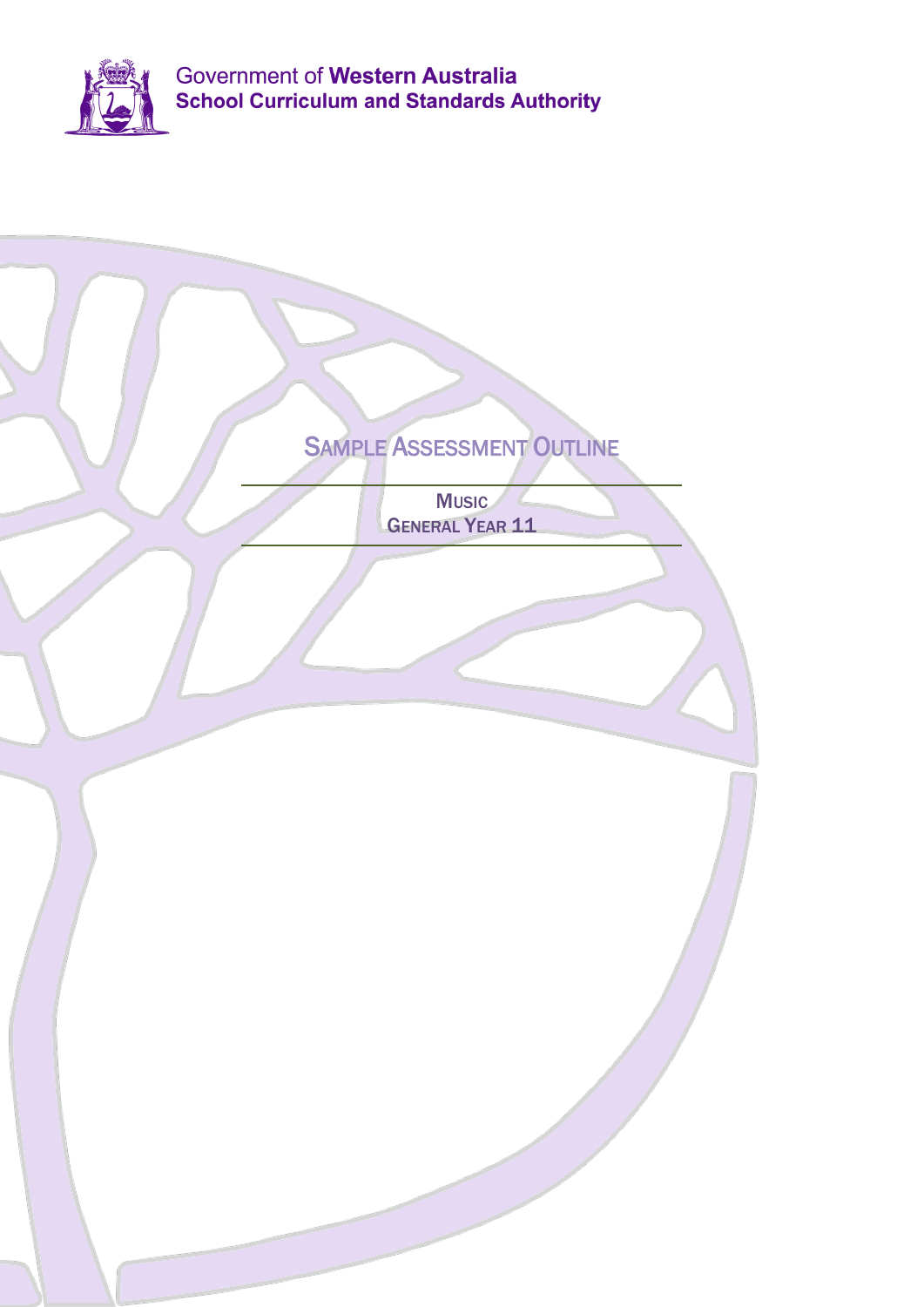#### **Copyright**

© School Curriculum and Standards Authority, 2019

This document – apart from any third party copyright material contained in it – may be freely copied, or communicated on an intranet, for non-commercial purposes in educational institutions, provided that the School Curriculum and Standards Authority is acknowledged as the copyright owner, and that the Authority's moral rights are not infringed.

Copying or communication for any other purpose can be done only within the terms of the *Copyright Act 1968* or with prior written permission of the School Curriculum and Standards Authority. Copying or communication of any third party copyright material can be done only within the terms of the *Copyright Act 1968* or with permission of the copyright owners.

Any content in this document that has been derived from the Australian Curriculum may be used under the terms of the Creative [Commons Attribution 4.0 International licence.](http://creativecommons.org/licenses/by/4.0/)

#### **Disclaimer**

Any resources such as texts, websites and so on that may be referred to in this document are provided as examples of resources that teachers can use to support their learning programs. Their inclusion does not imply that they are mandatory or that they are the only resources relevant to the course.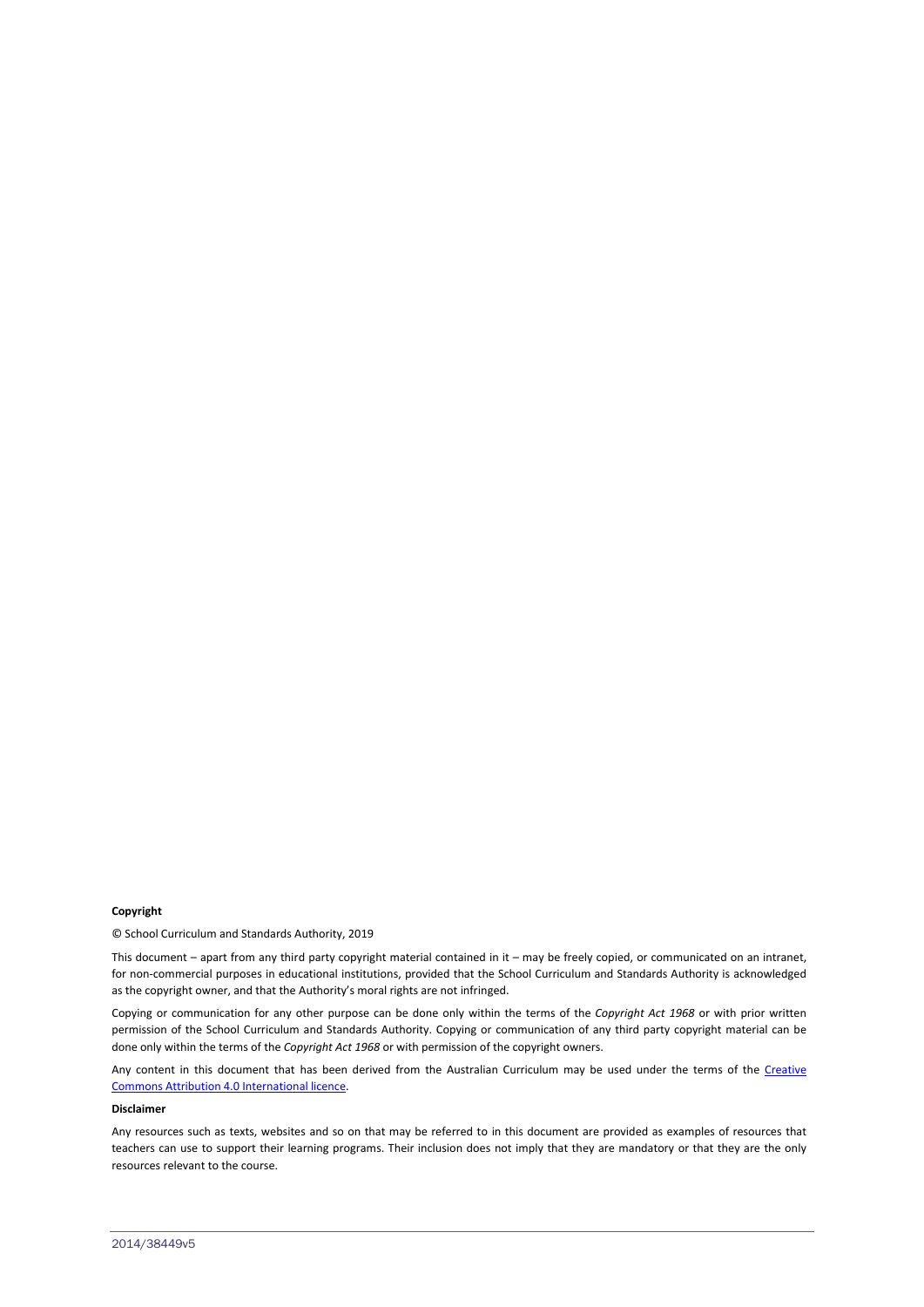# Sample assessment outline

Music – General Year 11

Unit 1 and Unit 2 – Practical component (select from one of three options: Performance, Composition portfolio or Production/Practical project)

#### Performance

| <b>Assessment</b><br>component | <b>Assessment</b><br><b>type</b><br>(from syllabus) | <b>Assessment</b><br>type weighting<br>(from syllabus) | <b>Assessment</b><br>task<br>weighting | <b>When</b>           | <b>Assessment task</b>                                                                                                                                                                                                                                                                                      |
|--------------------------------|-----------------------------------------------------|--------------------------------------------------------|----------------------------------------|-----------------------|-------------------------------------------------------------------------------------------------------------------------------------------------------------------------------------------------------------------------------------------------------------------------------------------------------------|
| Practical (40%)                | Prepared<br>repertoire                              | 15%                                                    | 3%                                     | Semester 1<br>Week 7  | Task 1: Class performance - students will select one piece that they are currently learning with their<br>instrumental/vocal teacher to perform to the class                                                                                                                                                |
|                                |                                                     |                                                        | 4%                                     | Semester 2<br>Week 8  | Task 4: Recital practice - students will select two contrasting pieces and perform them in a mock<br>recital setting, providing suitable accompaniment where required                                                                                                                                       |
|                                |                                                     |                                                        | 8%                                     | Semester 2<br>Week 12 | Task 5: Recital - students will select two contrasting pieces and perform them in a recital setting,<br>providing suitable accompaniment where required                                                                                                                                                     |
|                                | Other<br>performance<br>activities                  | 25%                                                    | 7%                                     | Semester 1<br>Week 9  | Task 2: Technical work - students will present a selection of technical work (scales, other technical<br>exercises, studies, etc.) which has been selected in consultation with, and approved by, the<br>instrumental/vocal teacher                                                                         |
|                                |                                                     |                                                        | 3%                                     | Semester 1<br>Week 10 | Task 3: Performance of composition (written task 2b) - students will perform<br>arrangements/compositions created as part of written task 2b (see below)                                                                                                                                                    |
|                                |                                                     |                                                        | 7%                                     | Semester 2<br>Week 14 | Task 6: Ensemble - summative report accounting for musical contribution, and attention to and<br>progress made with rehearsal conventions in one or more ensembles. Reports can be provided by<br>ensemble directors, instrumental/vocal teachers or classroom teachers if the ensembles are class<br>based |
|                                |                                                     |                                                        | 8%                                     | Semester 2<br>Week 14 | Task 7: Instrumental/vocal teacher report - summative report accounting for student progress<br>according to set criteria                                                                                                                                                                                   |
|                                |                                                     | 40%                                                    | 40%                                    |                       |                                                                                                                                                                                                                                                                                                             |

**OR**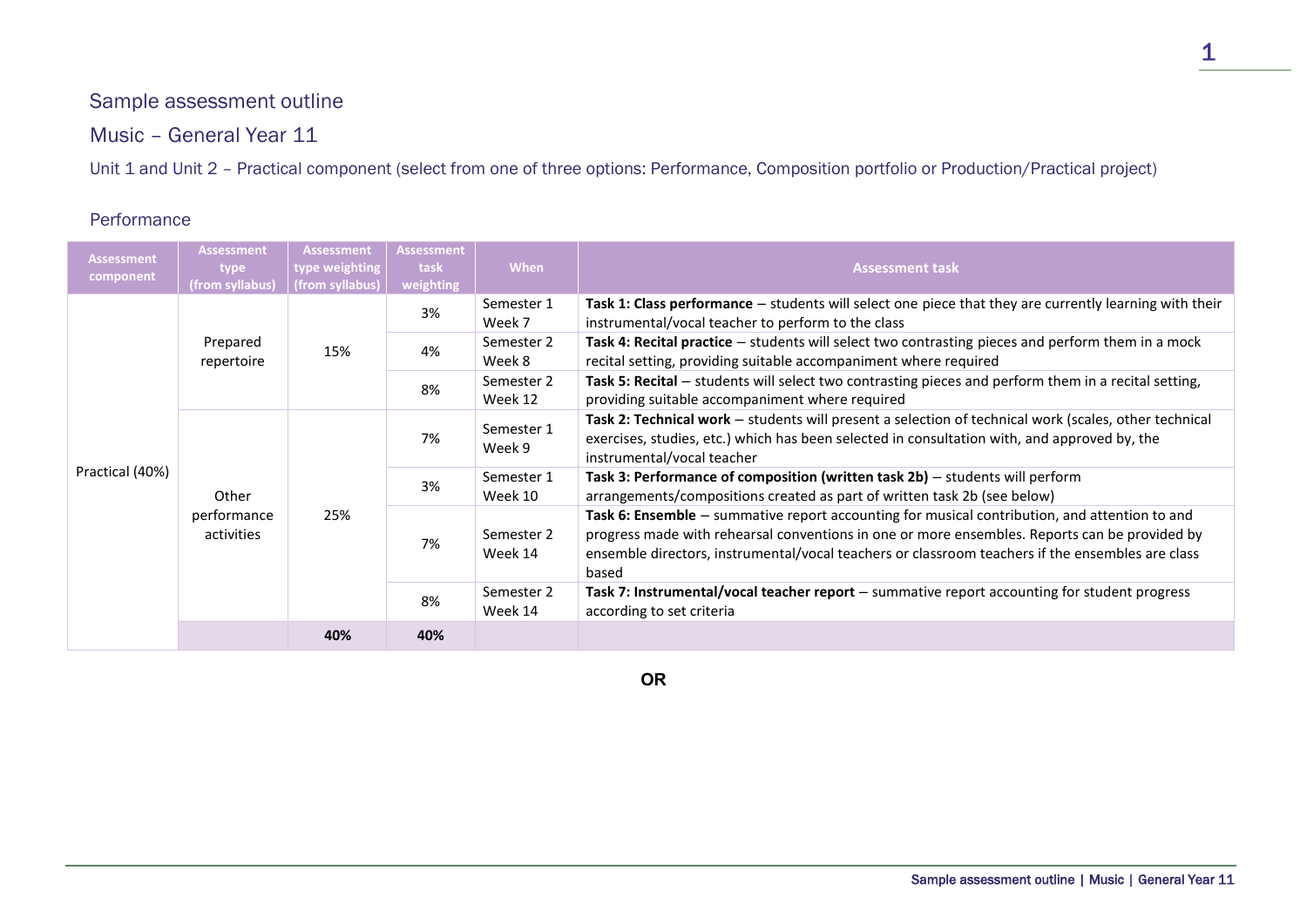## Composition portfolio

| <b>Assessment</b><br>component | <b>Assessment</b><br>type<br>(from syllabus) | <b>Assessment</b><br>type weighting<br>(from syllabus) | <b>Assessment</b><br>task<br>weighting | <b>When</b>           | <b>Assessment task</b>                                                                                                                                                                                                                     |
|--------------------------------|----------------------------------------------|--------------------------------------------------------|----------------------------------------|-----------------------|--------------------------------------------------------------------------------------------------------------------------------------------------------------------------------------------------------------------------------------------|
| Practical<br>(40%)             | Composition<br>portfolio                     | 40%                                                    | 5%                                     | Semester 1<br>Week 7  | Task 1: Portfolio proposal – students will complete a written proposal addressed to the teacher, outlining the<br>plan for the portfolio. Includes samples (short written and/or audio excerpts, thematic ideas, etc.) of each<br>piece    |
|                                |                                              |                                                        | 7%                                     | Semester 1<br>Week 14 | Task 2: Composition presentation - students will select one piece that they are preparing for the portfolio<br>submission and present the overview, score, and recording to the class                                                      |
|                                |                                              |                                                        | 8%                                     | Semester 2<br>Week 8  | Task 3: Composition assessment - partial submission of the portfolio, including overviews, scores and<br>recordings. The exact nature of 'partial submission' to be negotiated between classroom teacher, composition<br>tutor and student |
|                                |                                              |                                                        | 15%                                    | Semester 2<br>Week 14 | Task 4: Composition portfolio - submission of complete portfolio (minimum of two contrasting pieces, 8-10<br>minutes combined time) including overviews, scores and recordings for all compositions                                        |
|                                |                                              |                                                        | 5%                                     | Semester 2<br>Week 14 | Task 5: Composition portfolio supervisor report - summative report accounting for student progress<br>according to set criteria                                                                                                            |
|                                |                                              | 40%                                                    | 40%                                    |                       |                                                                                                                                                                                                                                            |

### **OR**

## Production/Practical project

| Assessment<br>component | <b>Assessment</b><br>type<br>(from syllabus) | <b>Assessment type</b><br>weighting<br>(from syllabus) | Assessment<br>task<br>weighting | When                  | <b>Assessment task</b>                                                                                                                                                                                                                                                                                                                                            |
|-------------------------|----------------------------------------------|--------------------------------------------------------|---------------------------------|-----------------------|-------------------------------------------------------------------------------------------------------------------------------------------------------------------------------------------------------------------------------------------------------------------------------------------------------------------------------------------------------------------|
| Practical<br>(40%)      | Production/<br>Practical<br>project          | 40%                                                    | 5%                              | Semester 1<br>Week 7  | Task 1: Production – presentation of one piece from the production individually or as part of an ensemble<br>(and marked individually) OR<br>Task 1: Practical project – presentation of overview of project, research aims and intentions, outline of one<br>arrangement or composition or an analysis or performance of one piece                               |
|                         |                                              |                                                        | 10%                             | Semester 1<br>Week 14 | Task 2: Production – presentation of 2–3 pieces/scenes/sections from the production individually or as part of<br>an ensemble (and marked individually) OR<br>Task 2: Practical project – presentation of first section of written project and overview of the rest, outline of<br>1-2 arrangements or compositions or an analysis or performance of $1-2$ pieces |
|                         |                                              |                                                        | 20%                             | Semester 2<br>Week 14 | Task 3: Production - final performance of complete production, with students assessed individually and as<br>part of an ensemble OR<br>Task 3: Practical project – presentation of final project, including all required documentation and materials                                                                                                              |
|                         |                                              |                                                        | 5%                              | Semester 2<br>Week 14 | Task 4: Production/project teacher/supervisor report - summative report accounting for student progress<br>according to set criteria                                                                                                                                                                                                                              |
|                         |                                              | 40%                                                    | 40%                             |                       |                                                                                                                                                                                                                                                                                                                                                                   |